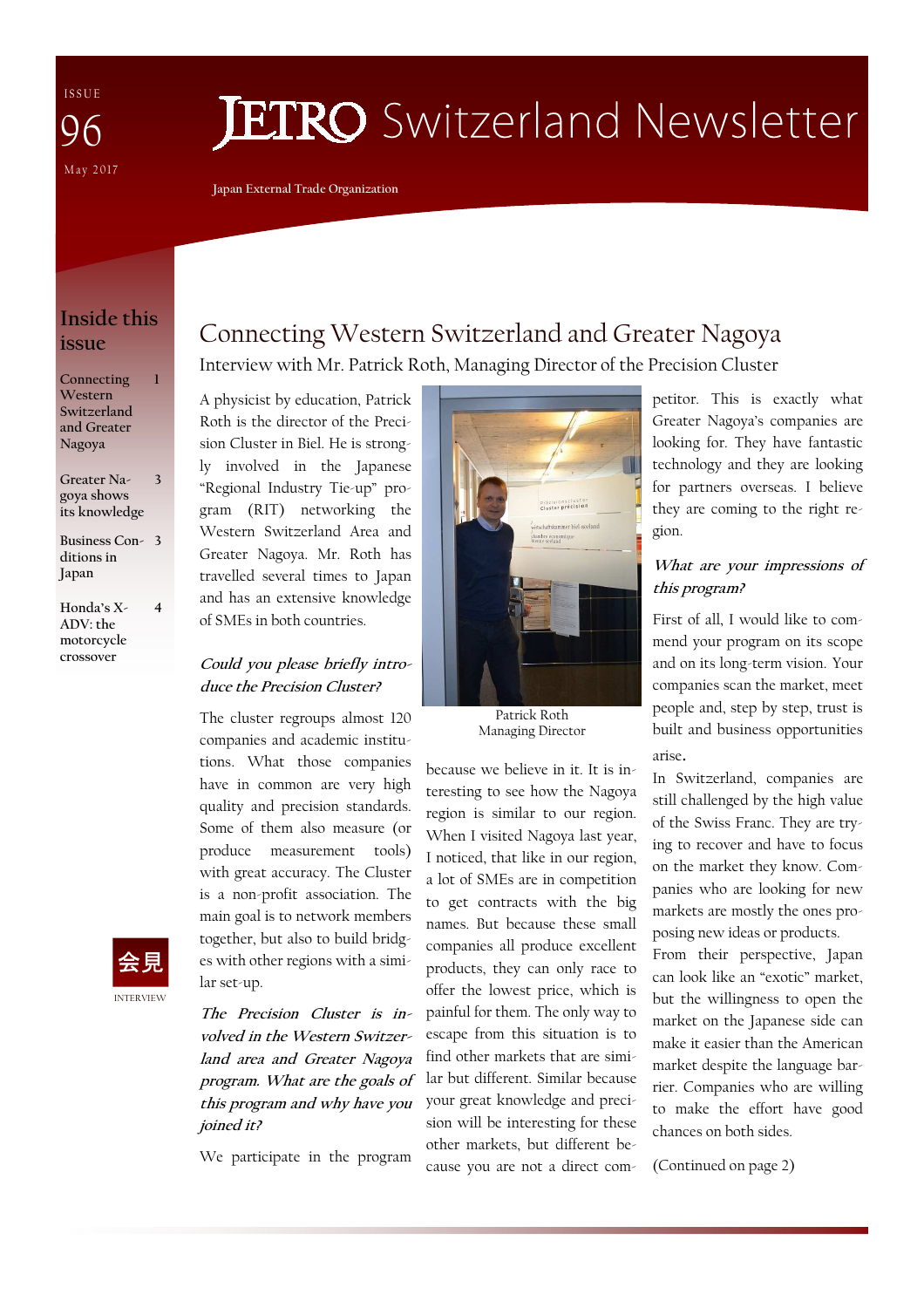### Connecting Western Switzerland and Greater Nagoya

(Continued from page 1)

#### **What do you think about the Japanese SMEs you visited last year in the Nagoya region?**

Let me start with a short anecdote. When I came back from Nagoya for the first time, people asked me if it wasn't too difficult because of the cultural differences. I answered not at all. First of all, Nagoya is an industrial city and all of them tend to work in similar ways. What is different from Europe is that Japanese people are very kind and make a lot of effort to make a foreign visitor comfortable. Of course, it helps a lot.

On the business level, I have only found the highest quality with a spirit focused on customer needs. It is similar to what I can see here in Switzerland. Unfortunately, it can also bring some challenges. It is more difficult for companies who have the highest expectations to match together. It takes more time to identify the right partners. However with patience, there are very good opportunities to do business.

For Japanese companies, the Swiss market is a good test market. It opens the door of Europe to you. Swiss companies want to try new products and if something works well in Switzerland, you can potentially scale up by 10 in Germany and by 100 in Europe. Of course, the purchasing power is not the same, but it gives you an idea of the potential.

**What kind of business opportunities do you see between Swiss and Japanese companies in the field of Micro technology?** 

Since our region in Switzerland is a machine-tools region we are in direct competition with the Japanese machine-tool industry but still, it is a complex field and there are enough possibilities for collaborations or joint-ventures. It takes patience and it also takes courage because we tend to see each other as strong competitors. However, we can find a common ground, especially in highly vertical technology; meaning technologies that are not really broadly applicable but applicable in narrow fields. Swiss companies can find Japanese companies interested in those niche technologies and of course, it is also true the other way round.

#### **Have you faced any unexpected challenges until now?**

The time that companies can dedicate to prospecting in overseas markets is very limited. They will maybe listen to you, but will not start anything. Currently, most of them are struggling to remain successful despite the strong Swiss Franc and have no extra-resources to extend their activities.

From the perspective of the Cluster, there is also a small problem. We don't have any mandate to build bridges with Japan. Of course, we have to establish new international contacts, but usually

this activity remains at a general level.

One other thing that certainly remains challenging is the differences in the way we do marketing. We don't present things in the same way. In Japan, I notice for instance that you put a lot of information on your slides, where we tend to use more pictures and just a few words. A Swiss company must know that it is mandatory to provide some information about the company's owners in a PowerPoint presentation if they want to do business in Japan. It is not a big deal, but we just need to adapt our message a little to our audience.

#### **What are the next steps of this program?**

If we think in terms of mid and long-term perspectives, the next step should be an establishment of a Swiss company in Japan, which may happen soon, a company having already expressed its interest. It is also true in the other way; some Japanese companies are willing to start an activity here.

The very next step in this program is the *EPHJ-EPMT-SMT Salon International* in Geneva. Several companies from the Greater Nagoya Initiative are going to be exhibitors. It will be a very good opportunity for those companies to meet Swiss SMEs.

(see our dedicated article)

INTERVIEW

会見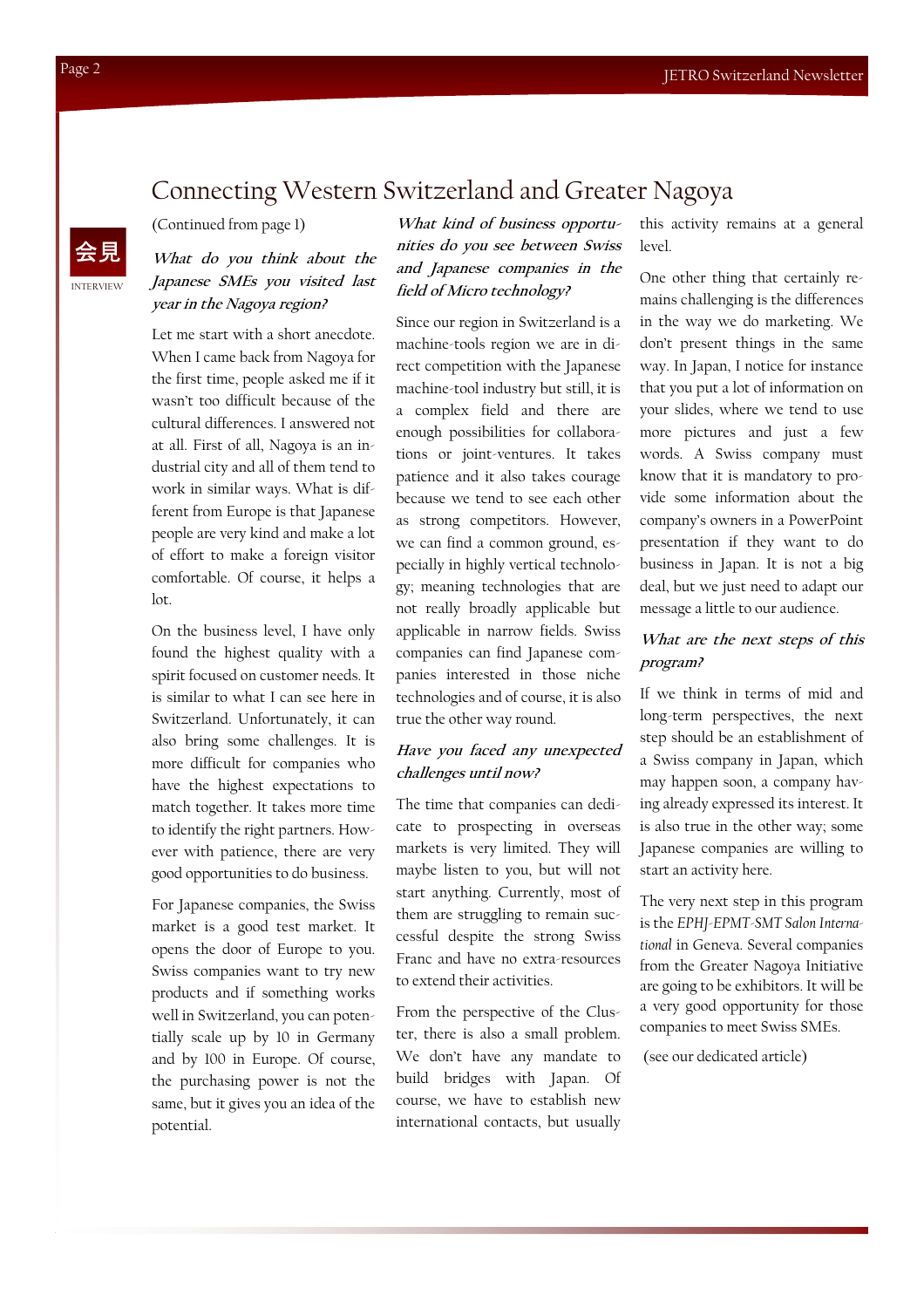### Greater Nagoya shows its knowledge in Geneva

From June 20 to 23, the 16th edition of the *EPHJ-EPMT-SMT Salon*  will host once more the best of three high precision industries:

- Watches and jewelry (EPHJ)
- Micro- and nanotech (EPMT)
- Medical devices (SMT)

For this event, several companies from the Greater Nagoya region are going to show their knowledge in those fields. It will be a perfect occasion to strengthen the ties between SMEs of both Western Switzerland and Greater Nagoya areas.

# **Azumi Techno**

AZUMI TECHNO CO., LTD. Injection mold parts for high precision functional components. High precision and medical equipment parts (microneedles for medical treatment, hold cutting in disposable needles used for surgery, research equipment parts.)

# **IWATA TOOL**

#### IWATA TOOL CO., LTD.

SP center, center drill, TOGLON hard series for HRC40-72 hardened steel, high-speed processing is possible for ordinary steel GP drill, micro tools, PCD, CBN, special order cutting tools and more.

# IUKEN

#### JUKEN KOGYO CO., LTD

Ultra-precision parts for optical and medical applications. Precision plastic parts for watch, automobile, meter, camera, etc.

# **KITAOKA**

KITAOKA CO., LTD.

Ultra-precision machining for single crystal diamond, water-jet machining, MC (5axis), NC etc.

# **NAGASE**

NAGASE INTEGREX CO., LTD. Manufacture & sale of machine tools, forging machines, electronic measurement units, and industrial machines.

Development & manufacture of various super-precision grinders, nano machines, super-precision measurement systems, etc.

### A NAKAGAWA

#### NAKAGAWA MFG, CO., LTD

Fine hole processing from φ20 micron to resin, machinable ceramics, and metals with very small tolerance. Microfabrication.



### Business Conditions in Japan

According to the Cabinet Office, the economy is expected to recover in the short-term. The private consumption is picking up, supported by the improvement in the income situation and the employment figures (the unemployment rate decreased to 2.8% in February).

Regarding trade, Asia is currently the most dynamic region for Japanese exports. Exports to the U.S. and the EU are almost unchanged but expected to improve due to the moderate recovery of overseas economies.

Business investments are also showing signs of picking up. They increased last year (3.5% for the third quarter of 2016) and are expected to increase even more this fiscal year. However, the figures for orders received for machinery, a

leading indicator, appear to be remaining steady.



Statistics Bureau, Ministry of International Affairs and Communications